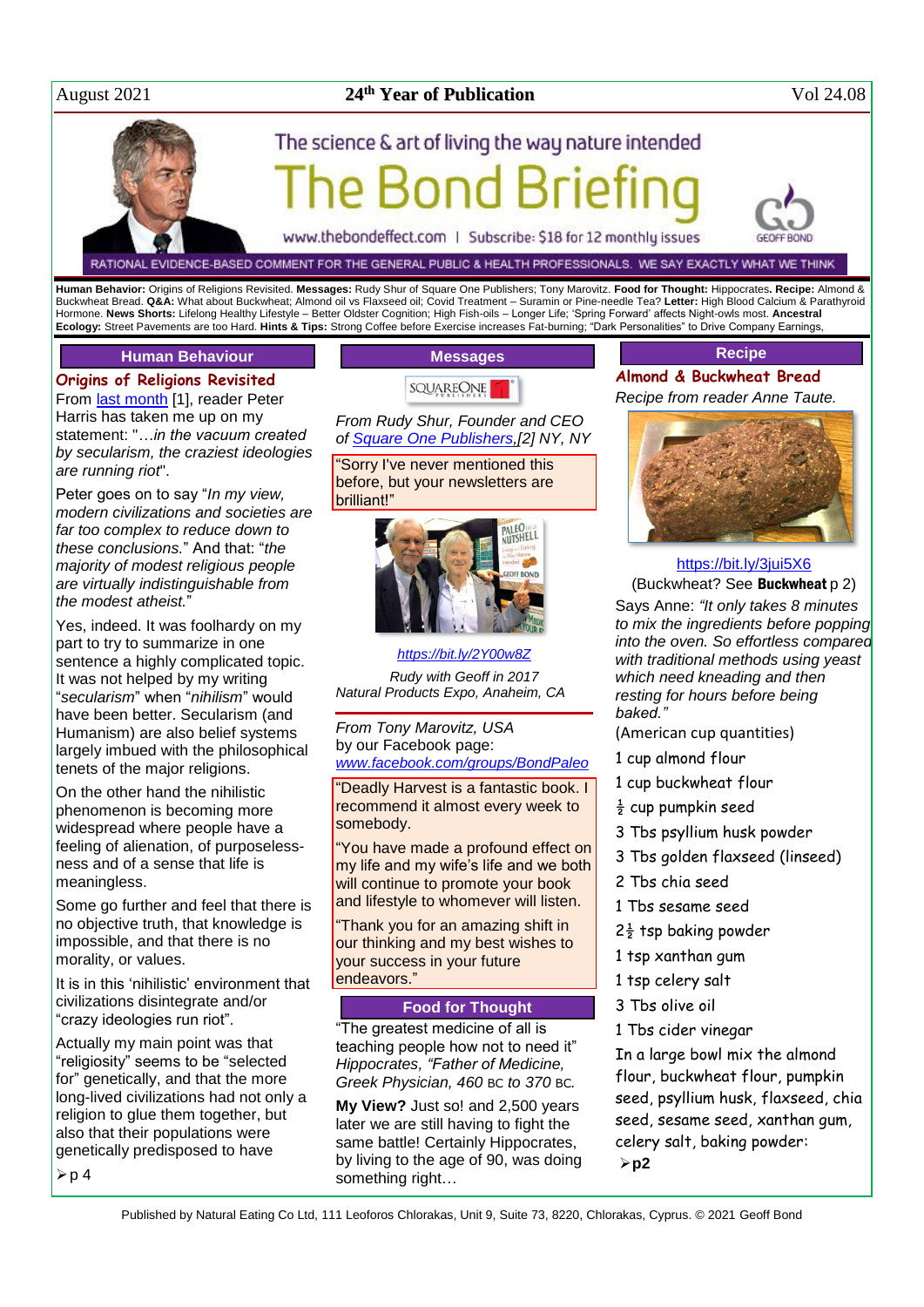# August 2021 The Bond Briefing Page 2 of 4

**Continued from Page 1**

**Almond & Buckwheat Bread**



In a mug stir together the olive oil, vinegar. Water – to fill the rest of the mug to about  $\frac{3}{4}$  full.

Bit by bit add the mug's contents into the bowl with a little more water if it is still too dry.

Pat the mixture together into a bread-shape and tip out of the bowl onto the buttered baking tray.

Heat oven to 175°C (350°F) and grease a rectangular patch on a flat baking tray.

Bake for 1 hour 10 minutes. Take out and allow to cool.

Stored in a brown paper bag (or grease- proof paper) inside a plastic bag, the loaf will keep in the fridge for weeks.

# **Questions**

# **What about Buckwheat?**

**Q.** *What do you make of buckwheat as a replacement for wheat in baked products?*

**A.** As you hint, buckwheat is not a kind of wheat – it is not even a cereal. Rather it is related to sorrel and knotweed. However its seeds have similar properties to cereals which is why it is termed a "pseudograin". See Beware of the 'Paleo' Label, [Paleo in a Nutshell,](http://paleo-nutshell.com/) [3] page 12.

So, like grains it is starchy but, unusually, it has only a medium glycemic index. It is also glutenfree. So it is definitely a better alternative to regular wheat.

In bread recipes, where it is diluted with almond flour (see **Anne Taute**'s recipe, page 1), its ability to spike blood sugar levels is further reduced.

So, even if the general rule of thumb applies, that pseudo-grains should be avoided, there can be arguments for the careful integration of buckwheat, combined with a nut flour, into baked products.

**Almond oil vs Flaxseed oil Q.** *Is Almond oil any good or is it just good for skin? Would my mother who suffer from Alzheimers, benefit from Flaxseed in her soup?*

**A.** Almond oil is an omega-6 oil, so inflammatory and best avoided in food. (It's still OK to eat the nuts)

Flaxseed oil is an omega-3 oil, so anti-inflammatory and is usefully added to food. Particularly since Alzheimer's is, in part, due to chronic inflammation [4] and flaxseed will help quench it.

# **Covid Treatment: Suramin or Pine-needle tea?**

**Q.** *I am still using [Deadly Harvest](http://www.deadlyharvest.com/) [5] to maintain as healthy a lifestyle as possible. Any views on Suramin as a supplement? I don't wish to get vaccinated, but want my body to have the best possible ammunition to fight off Covid. I eat well as per your book, get sunshine, my body weight is about right for my height, and I get plenty of exercise. Also, what about pine-needle tea?*

**A.** The race is on to find drugs which can be re-purposed to treat Covid-19. One of these is Suramin which is administered by injection into a vein.

For over 100 years, it has been used as a treatment against blood parasites such as those in African sleeping sickness and river blindness.

Recent trials do indeed find that Suramin has potential as a Covid-19 treatment [6,7]. Pine needle tea does contain Suramin as well, but it is so weak as to be ineffective.

However, Suramin can have nasty side effects and, in my view, the risk of using it has to be outweighed by the seriousness of the disease. It is worth the risk if you have the nasty aforementioned African parasites, but for Covid-19, who knows?

You say that, healthwise, you are in good shape, not overweight, and following the Bond-Paleo precepts. In my view, if you do not wish to be

vaccinated, then you should be able to rely on your immune system to keep you safe.

I have spent many years in Africa and have had jabs for diseases much more serious than Covid-19. For example yellow fever. Personally I have taken the Covid vaccination, partly because I trust the technology and partly because a Covid-pass makes life easier.

# **Letter**

# **High Blood Calcium & Parathyroid Hormone**

*From Carole Herrera. Indio, CA who has been a subscriber since our first edition in May 1998.*

## Dear Geoff

I have been a big fan of #Bond-Briefing for years! I am now 81 years old, never bored because I still live on my ranch and have much to do outside. So the pandemic has not changed my lifestyle.

I recently had parathyroid surgery, They took one out (we have four) because I had too much calcium in my blood as confirmed by several blood tests over the past two years.

Have you come across anything in the literature or in your studies about anything I could do to lower this nutritionally or otherwise?

# Thyroid gland (back view)



*The parathyroid glands are four pea-sized glands located on the thyroid gland in the neck.*

Abnormally high levels of parathyroid hormone can provoke the loss of calcium out of the bones and into the blood.

Clearly this is not good because it weakens bones and causes the calcium to be lost through the kidneys or deposited in places you don't want like the aorta or joints.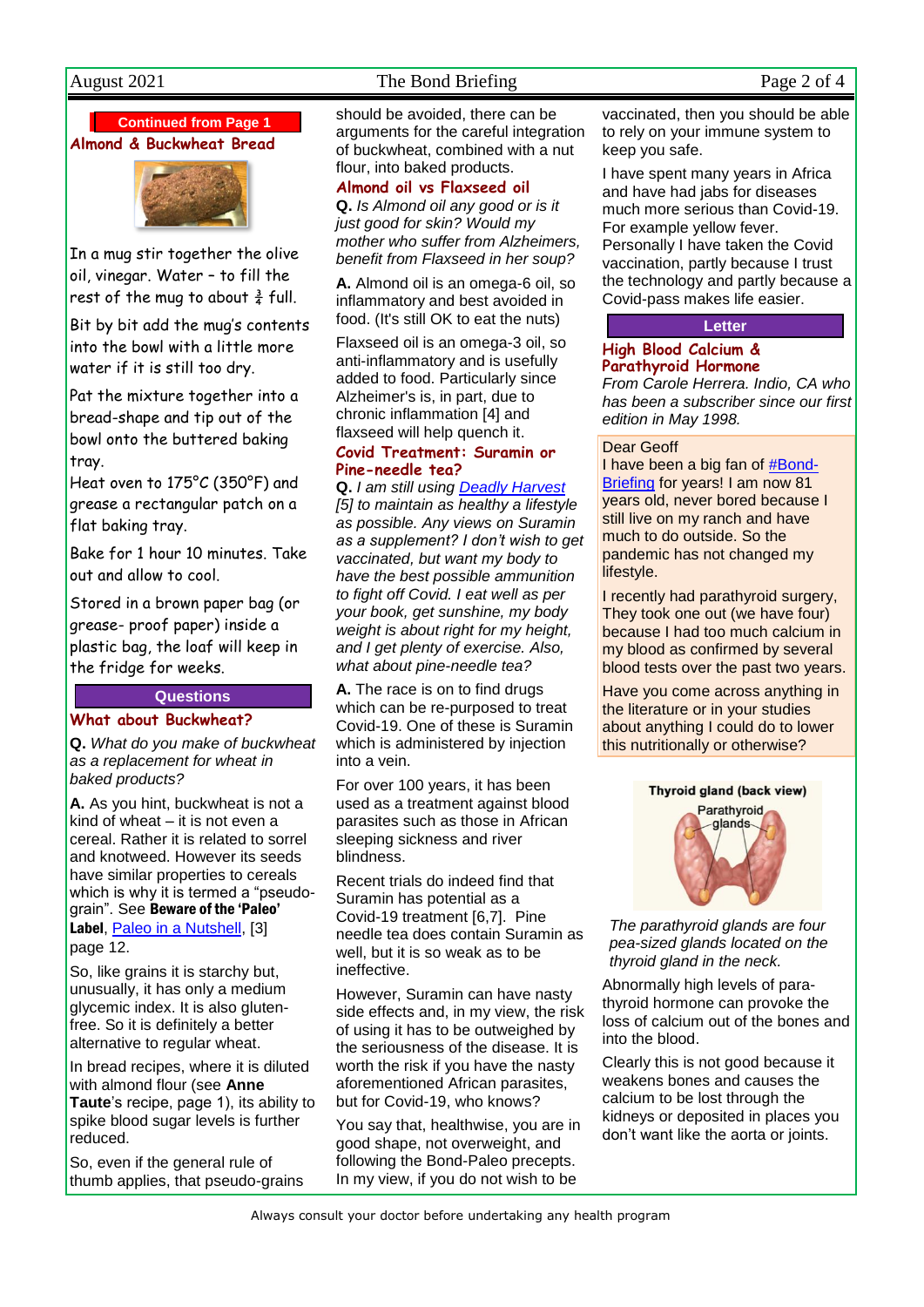August 2021 The Bond Briefing Page 3 of 4

The question is: why would you have abnormally high levels of parathyroid hormone?

One reason might be because a parathyroid gland is cancerous and is malfunctioning. That's one reason to cut it out.

Another reason is a **PROTEIN-POOR DIET**. Such a diet provokes higher levels of parathyroid hormone which in turn drains calcium out of the bones into the blood [8].

The minimum threshold of protein intake to stop this happening has been established at about 1 gram of protein for each kilogram of bodyweight [9]. Protein of animal origin is more effective than that of plant origin [10].

So a person weighing say, 64 kg (140 lb, 10 stones) should consume at least 64 grams of protein per day.

Remember that even protein-rich foods like seafood or poultry are only 25% protein, so the amount of the food to be eaten should be multiplied by four. That's an intake of about 250 grams (9 oz) of protein-rich food per day for a 140 lb person.

This chimes with what we have been saying all along. See: Protein in Focus, [Jan 2016](http://www.naturaleater.com/newsletter-archive/NEWS-2016/NEWS-2016-01.pdf) [11]

# **News Shorts**

# **Lifelong Healthy Lifestyle: Better Oldster Cognition.**

A study on Chinese 80-year-olds finds that those who have lived healthy lives were 55% less likely to have cognitive impairment compared to those who led bad lifestyles [12].

A healthy lifestyle was defined as, over a lifetime: never smoking, modest drinking, plentiful exercise, maintaining normal weight, and eating a 'favorable dietary pattern'.

The latter was based on a "simplified healthy eating index based on intake frequency of 5 food categories including fruits, vegetables, fish, bean products, and tea".

**My View?** This is a simplistic study which relies on 80-plus-year-olds honestly remembering and reporting how they lived over a lifetime. Nevertheless, the highly trained interviewers had techniques for extracting from the subjects as trustworthy a view as possible.

So this is another straw in the wind indicating that deviations from the kind of lifestyle we talk about increase the risk of dementia in oldage.

# **High Fish-oils – Longer life**

A study that followed 2,240 people for 11 years finds that those who had the highest levels of omega-3 oils in their blood lived, on average, nearly five years longer than those who had the lowest levels [13].

This was an equivalent life extension to that between nonsmokers and smokers.

**My View?** This is very important and illustrates how terribly deficient the average western diet is in omega-3 oils.

What about the forager template? In their savanna environment, omega-3 fatty acids were present in almost everything they ate. See The State of the San's Health, *Deadly Harvest*, [Chapter 1,](http://bit.ly/DH-1) page 18 [14]. So quite automatically they had tremendous reserves of omega-3 fatty acids in

their tissues.

As always we recommend intake of at least one portion of oily fish (sardine, salmon, mackerel, herring, etc) per day.

# See also: Regularity of Omega-3 Intake? [July 2019](http://www.naturaleater.com/NEWSLETTER-ARCHIVE/NEWS-2019/news-2019-07.pdf) [15]

# **"Spring Forward" affects Night Owls most**

Every spring, the Daylight Saving Time shift robs people of an hour of sleep -- and a new study shows that DNA plays a role in how much the "spring forward" time change affects individuals [16].

People whose genetic profile makes them "early birds" the rest of the year can adjust to the time change in a few days. But "night owls" could take more than a week to get back on track with sleep schedule. See Sleep in the Workplace, [May 2029](http://www.naturaleater.com/NEWSLETTER-ARCHIVE/NEWS-2019/NEWS-2019-05.pdf) [17]

**My View?** As I frequently opine, we should just stick to our astronomical time all year round where noon is when the sun is at its height.

If the sun rises and sets at inconvenient times for work and school, then we should just change the times for work and school.

I have lived in many tropical and sub-tropical countries and they routinely shift from winter work timetables to summer work timetables as the days lengthen and shorten, and as the temperatures go up and down.

See also: Daylight Savings Stupefies Teens, [Oct 2015](http://www.naturaleater.com/newsletter-archive/NEWS-2015/NEWS-2015-10.pdf) [18]; Daylight Saving Time: Long-term Brain Damage, [Dec](http://www.naturaleater.com/NEWSLETTER-ARCHIVE/NEWS-2019/news-2019-12.pdf)  [2019](http://www.naturaleater.com/NEWSLETTER-ARCHIVE/NEWS-2019/news-2019-12.pdf) [19]; Daylight Savings Paradox, [May 2019](http://www.naturaleater.com/NEWSLETTER-ARCHIVE/NEWS-2019/NEWS-2019-05.pdf) [20].

**Ancestral Ecology**

**Street Pavements are too Hard**



*Credit: [21]* Pavements (sidewalks) date back some 2,000 years, but are seldom built with pedestrians in mind. On the contrary they are constructed as an extension of the adjacent road. And the road was, in the early days, designed for iron-tyred chariots, and now for the modern motor car [22].

In other words sidewalks are made from hard materials like concrete, tarmac, granite, cobbles, and even marble.

Surface and materials engineer, Viveca Wallqvist, PhD of the RISE Institute, Stockholm, Sweden claims that, evolutionarily speaking, sidewalks are too hard and they damage people's bodies.

She is developing softer asphalt by adding rubber from shredded tyres. "It has nice soft properties," she says. "It is also plentiful."

Meanwhile, civil engineer Prof. Nick Tyler of University College London, is testing new, spongier walking surfaces.

Tyler is also convinced that pavement pounding is harming us. He suggests that unforgiving pavements are responsible for